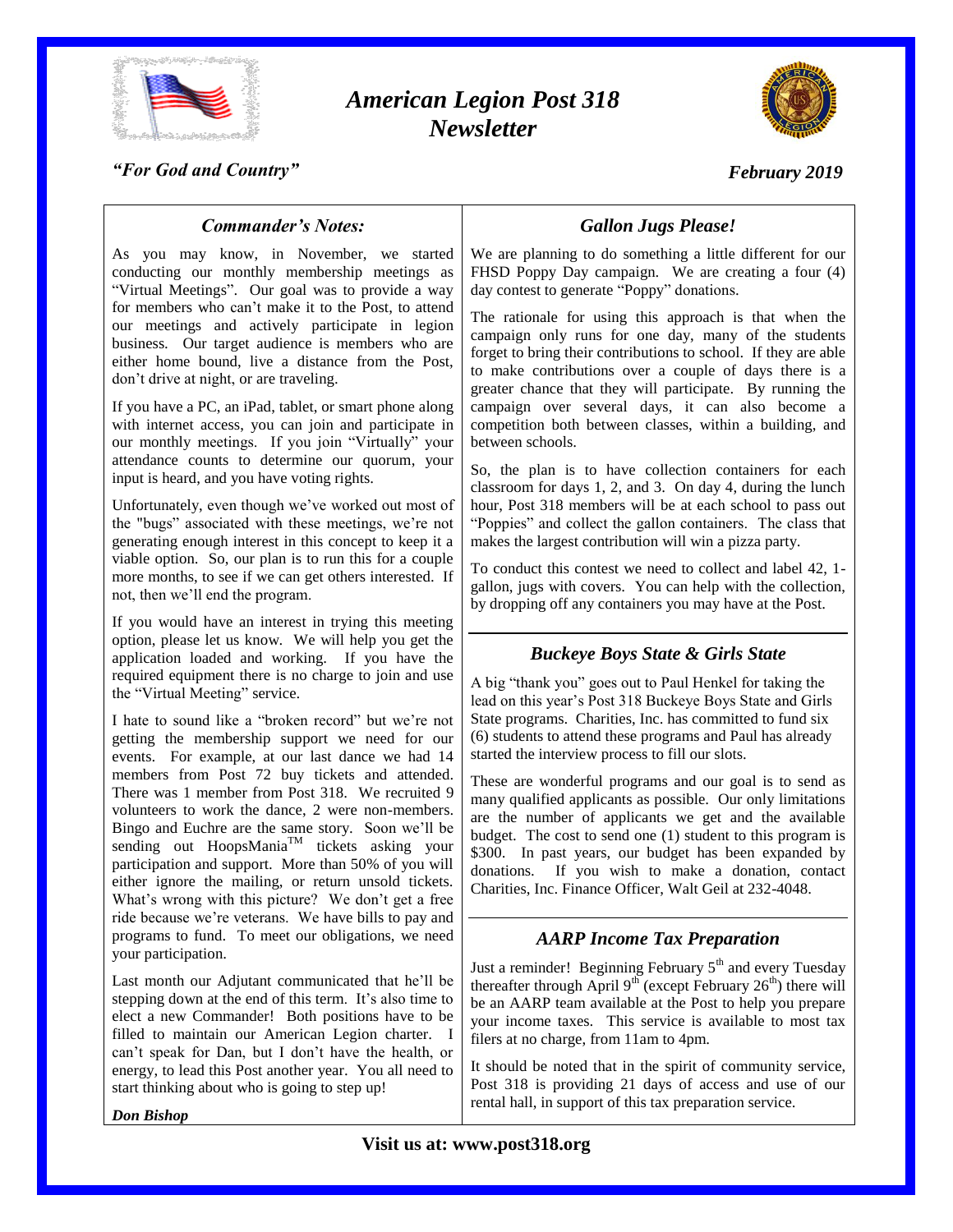#### *Charitable Giving*

Over the course of each year American Legion Post 318 Charities, Inc. (*Charities, Inc.*) contributes thousands of dollars to programs and causes important to our membership.

As a member, you can help raise the money we need to fund our programs in the following manner; 1) make tax deductible contributions to *Charities, Inc.*, 2) attend *Charities, Inc*. fundraisers, 3) volunteer to work *Charities, Inc*. events, and 4) register with both Kroger and Amazon to participate in their corporate charitable giving programs (see below).

**Kroger Community Rewards** – If you are a Kroger customer and are not currently supporting a charitable organization through *Kroger Community Rewards*, we would encourage you to do your part! Go to [www.kroger.com,](http://www.kroger.com/) and register for the Kroger Community Rewards program and select *American Legion Post 318 Charities*, Inc. as your cause.

**Amazon Smiles** – *American Legion Post 318 Charities Inc.* is now registered with Amazon Smiles. So, if you shop at Amazon and select *American Legion Post 318 Charities, Inc.* as your charity, Amazon donates 0.5% of all eligible purchases. To maximize our revenue opportunities, please share this information with family and friends.

The following provides a summary of the income received and programs recently funded by *Charities, Inc*.:

|                                  | <b>Income</b> | <b>Expenses</b> |
|----------------------------------|---------------|-----------------|
| <b>Bingo</b>                     | \$1,235       |                 |
| <b>Kroger Rewards</b>            | 210           |                 |
| <b>Donations</b>                 | \$2,000       |                 |
| Rent (6 months)                  |               | \$1,800         |
| <b>Volunteer Raffle</b>          |               | 50              |
| <b>Purchase Poppies</b>          |               | \$1,569         |
| Memberships (WWII &              |               | \$<br>360       |
| hardships)                       |               |                 |
| <b>Veterans Christmas Party</b>  |               | \$<br>554       |
| <b>Active Duty Gift Packages</b> |               | 67              |
| <b>VAVS Visit</b>                |               | \$<br>56        |
| Total                            | \$ 3.445      | \$4.456         |

### *Fund Raising Update*

The Post needs to raise about \$6,000 each month to continue operations. For January, we conducted 3 dances, 3 bingo sessions, 5 euchre sessions, and obtained some rental income earning approximately \$ 7,925. This covers our requirements and allows us to build a little surplus as we enter February.

| Event          | <b>Contribution</b> |
|----------------|---------------------|
| <b>Bingo</b>   | \$3.679             |
| <b>Euchre</b>  | 320                 |
| <b>Dances</b>  | \$2,844             |
| <b>Rentals</b> | \$1,085             |
| <b>Total</b>   | \$7,925             |

Going forward you can support us by attending, or working, any or all of the funding projects listed below:

**Bingo** –We conduct bingo every Sunday. Doors open at 4:30p games begin at 6:00p. If you're willing to help out, contact Bingo Manager, Ed Sears at 474-0246.

**Euchre** – Euchre is scheduled every Thursday night and is open to the public. Buy-in is \$5. Doors open at 6:45p, games begin at 7p. Contact Euchre Manager, Joe Baker (289-9044), with any questions.

**Post Dances** – We attempt to schedule two (2) dances each month. They are open to the public. Doors open at 7p. The bands perform from 8p to 11p. Volunteers are always needed for these events. We also encourage you to come out and enjoy these events. If you're willing to help out, please contact Don Bishop at 474-4194.

**Rentals** – We have five (5) primary sources of rental income; hall rentals, kitchen rentals, office rentals, property rentals (Norton Sign), and the beverage sales associated with hall rentals. Members interested in renting our hall for personal use get a 25% discount. Contact Ken Knight (675-5234) for details.

**HoopsMania**<sup> $TM$ </sup> – The Post will once again participate in this fundraiser. Two (2) tickets are being mailed to each member. They are \$ 20 each, with \$ 14 going directly to the Post. We are asking that you but one (1) and sell one (1).

This program is linked to the NCAA Men's Basketball tournament, so please return your ticket stubs by March 1<sup>st</sup>. If you have any questions, please contact Dennis Sakal at 335-3148, or email him at: [dennis.sakal@gmail.com.](mailto:dennis.sakal@gmail.com)

### *American Legion Oratorical Contest*

Post 318 continues its support of the American Legion High School Oratorical Contest.

Luke Hughes, a Sophomore at Anderson High School, was this year's winner of the Post 318 competition. He will advance to the county competition, to be held February  $3<sup>rd</sup>$  in Reading.

For his efforts, Luke has earned \$ 250 in scholarship money from the Post.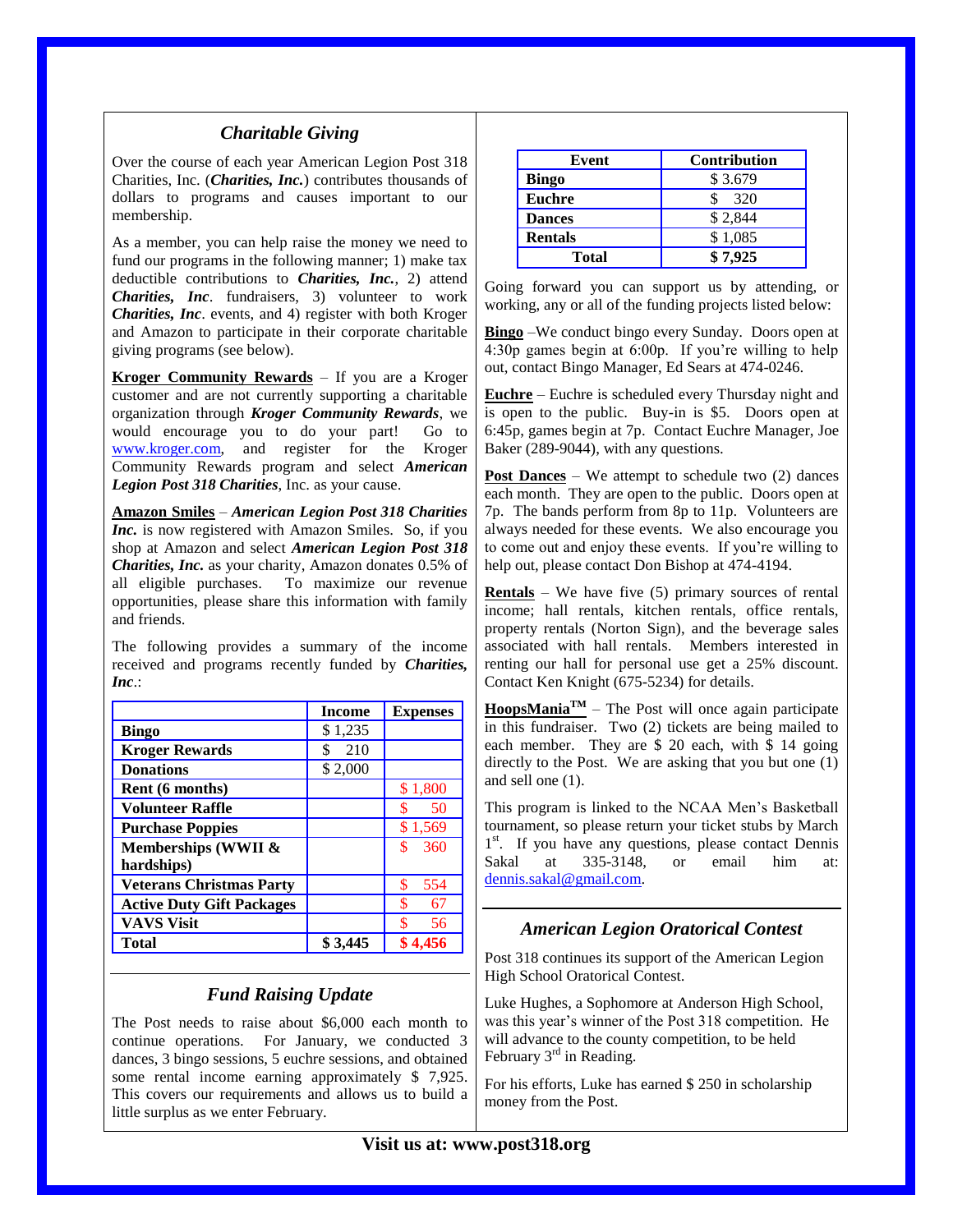

### *VA, Health and Human Services announce Governor's Challenge to Prevent Suicide*

**VA News Release**— The U.S. Department of Veterans Affairs (VA) and the Department of Health and Human Services' (HHS) Substance Abuse and Mental Health Services Administration (SAMHSA) will convene for the inaugural Governor's Challenge to Prevent Suicide among Service Members, Veterans and their Families (SMVF) on Feb. 6, in Washington, D.C.

Through data analysis and their current suicide prevention initiatives, 10 states were formally invited to participate in the Governor's Challenge, of which seven accepted, to include, Arizona, Colorado, Kansas, Montana, New Hampshire, Texas and Virginia.

State leaders will meet to develop a plan to implement the National Strategy for Preventing Veteran Suicide, which provides a framework for identifying priorities, organizing efforts and contributing to a national focus on Veteran suicide prevention.

The collaboration between the agencies is an example of VA Secretary Wilkie's aim to partner with organizations who share the same goal of preventing suicide among the nation's Veteran population.

"Preventing Veteran suicide is our number one clinical priority," said VA Secretary Robert Wilkie. "This is a national problem that demands a nationwide response - the Mayor's Challenge and the Governor's Challenge provide a roadmap to develop that national focus of effort."

In March 2018, VA and SAMHSA initiated the Mayor's Challenge with a local community-level focus. The Governor's Challenge takes this effort to the state level, incorporating existing community strategic plans within respective states and supporting the initiative with statelevel influence and resources.

Earlier this week, Secretary Wilkie mentioned the importance of the Mayor's challenge and Governor's challenge as part of an Op-Ed outlining VA's progress on suicide prevention for Veterans, which is the department's top clinical priority.

VA and HHS will leverage technical expertise from both agencies to ensure the work is codified, evaluated for effectiveness and shared with municipalities to optimize the collective efforts of all partners invested in preventing suicide across the SMVF demographic group.

For more information on VA's suicide prevention campaign, visit [http://www.veteranscrisisline.net/bethere.](http://www.veteranscrisisline.net/bethere) For information on SAMHSA's suicide prevention efforts, visit [https://www.samhsa.gov/suicide](https://www.samhsa.gov/suicide-prevention/samhsas-efforts)[prevention/samhsas-efforts.](https://www.samhsa.gov/suicide-prevention/samhsas-efforts)

Veterans in crisis or having thoughts of suicide — and those who know a Veteran in crisis — can call the Veterans Crisis Line for confidential support 24 hours a day, seven days a week, and 365 days a year. Call 800- 273-8255 and press 1, chat online at VeteransCrisisLine.net/Chat, or text to 838255.

Reporters covering Veteran mental health can visit ReportingOnSuicide.org for important guidance on how to communicate about suicide.

## *Thought for the Day:*

Good judgment comes from experience, and a lot of that comes from bad judgment. -------------------- *Unknown*



Post 318 Chili Bowl Tuesday, February 19, 2019 5:30 set up 6:00 serve

Come join our first ever chili bowl with celebrity guest judge: Chief Rick Martin from Anderson Township Fire Department

RSVP your participation in the contest to Randy by Feb 15 at 513-374-2099 or

weasellee@yahoo.com

Participants must bring at least 1 gallon of chili, serving utensils plus your fixings. Legion will supply bowls, spoons, crackers. Gift cards awarded to the top 3 places

*2 nd Vice Chairman Randy Lindsey*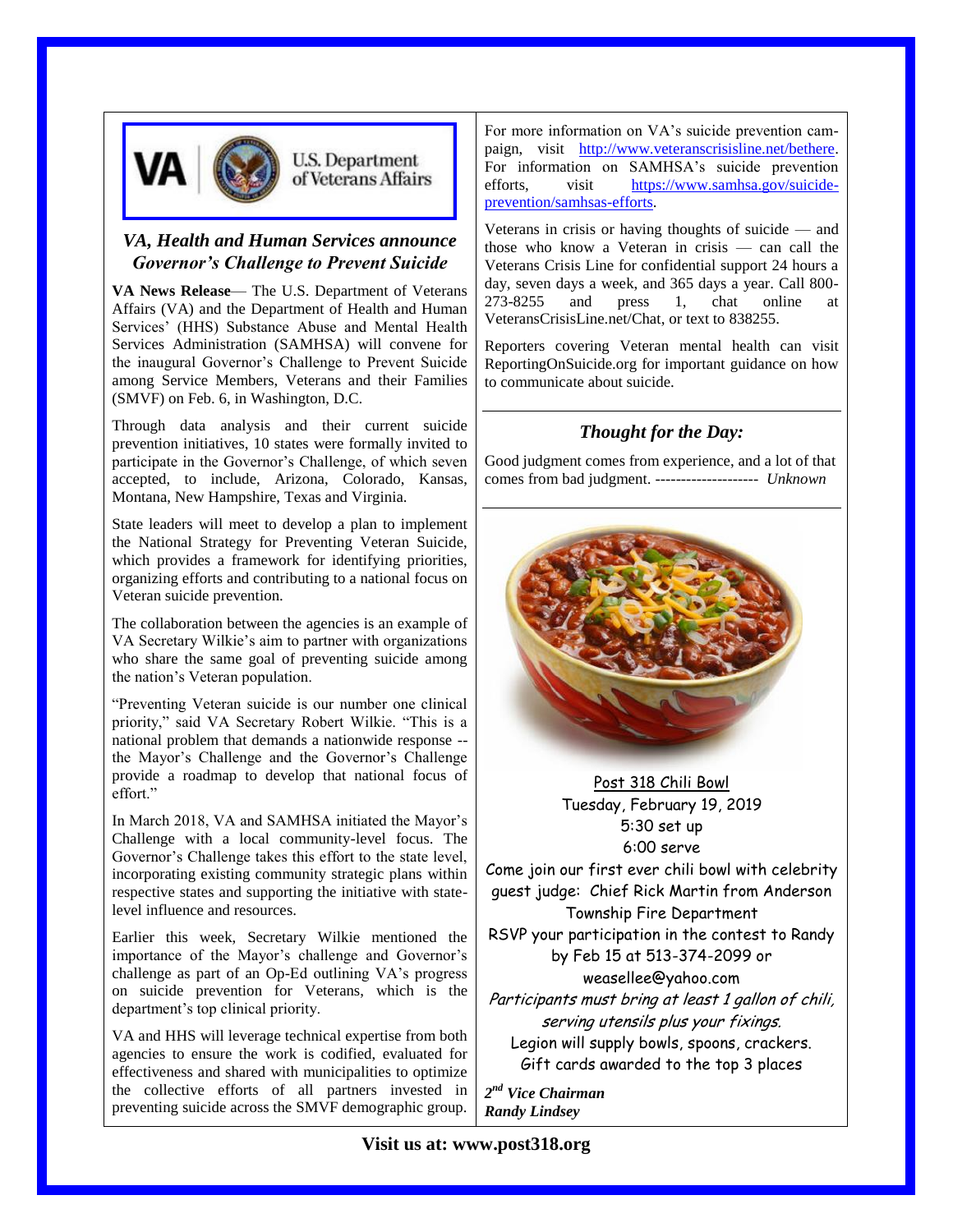#### *February Dance Schedule*

February should be a fun time at the "old dance hall". We only have two (2) events scheduled, but both dances have a theme. On February 2, The Cincy Rockers will host our *"Super Bowl Warm-up"* party. This highly talented and versatile group is one of Cincinnati's premier bands playing the music you want to hear. So, whether you like to dance, or simply sit back and listen to their music, you will be entertained.

# **Super Bowl Warm-up Featuring The Cincy Rockers February 2nd**



But wait, there's more! To get into the spirit of Super Bowl LIII, we will conduct some special activities. There will be a trivia contest and a football toss. We will also do something a little different with our snack table, to give it a "tailgate flavor". As always, you're welcome to bring in your own appetizers to make it a great "tailgate" experience. Suggested attire for the evening is to dress in the colors of the team you'll be cheering for on Super Bowl Sunday, or your favorite NFL team. So, come out and join in on the party! You'll get an evening of dancing and entertainment, all for the price of a single admission.

We will conduct our "Valentines Day Dance", February 16<sup>th</sup>. This is one of our more popular dances and it will be hosted this year by *The Wild Rice Musical Review.* 



*Wild Rice* is another great band. It's made up of Cincinnati musical legend's and has become an audience favorite. For this dance, we decorate the hall, set up our "kissing booth" and a small box of candy is provided to each customer.

Tickets can be purchased in advance for \$10 by going to the Post web site [www.post138.org,](http://www.post138.org/) click on the **Special Events Tab,** then "click-on" **CLICK [HERE](http://post318.org/special-events/dance-tickets/#dancecal) TO SEE OUR FULL LIST OF UPCOMING SHOWS,** or you can call the ShowClix box office at 1-888-718-4253, Option 1, and ask about Patriot Center of Cincinnati Events. On Saturday, box office hours are from 12p to 5p. However, advanced sales end at 12:00p on the day of the event. Tickets purchased at the door are \$12.50.

### *Hillcrest Cemetery Update*

Hillcrest Cemetery is the final resting place for about 1400 veterans. Most of them are indigent African Americans, with no family connections. However, as veterans, they deserve our respect.

The cemetery was abandoned many years ago, and has no perpetual funds allowing it to fall into disrepair. The "Coalition to Save Hillcrest" was formed and assumed responsibility for the cemetery. Over the last 10 years, using volunteers, several projects have been undertaken to restore it, but there is so much work to be done!.

Currently, there are two (2) projects in progress intended to care for the interred veterans. The first project is to straitening about 450 headstones, and was funded by a grant from the American Legion, Department of Ohio. The second is to clean the headstones and is being funded through donations. There are other projects waiting for funds, and volunteers, to get the work done.

To gain funding that will allow Hillcrest project work to continue, the Coalition has created a "Go Fund Me" account. If you would like to contribute to this cause go t[o https://www.gofundme.com/citizens-for-russ-jackson.](https://www.gofundme.com/citizens-for-russ-jackson)

The Hillcrest board has also decided to schedule additional work days this spring and fall, to speed up the completion of our current projects. If you would like to participate in any of these work parties, please let me know and I'll put you on our volunteer list and contact you once these dates are established.

Also, you can follow the activities going on at Hillcrest. Simply go to Facebook and like *Friends of Hillcrest Cemetery.*

*Don Bishop Hillcrest Board Member*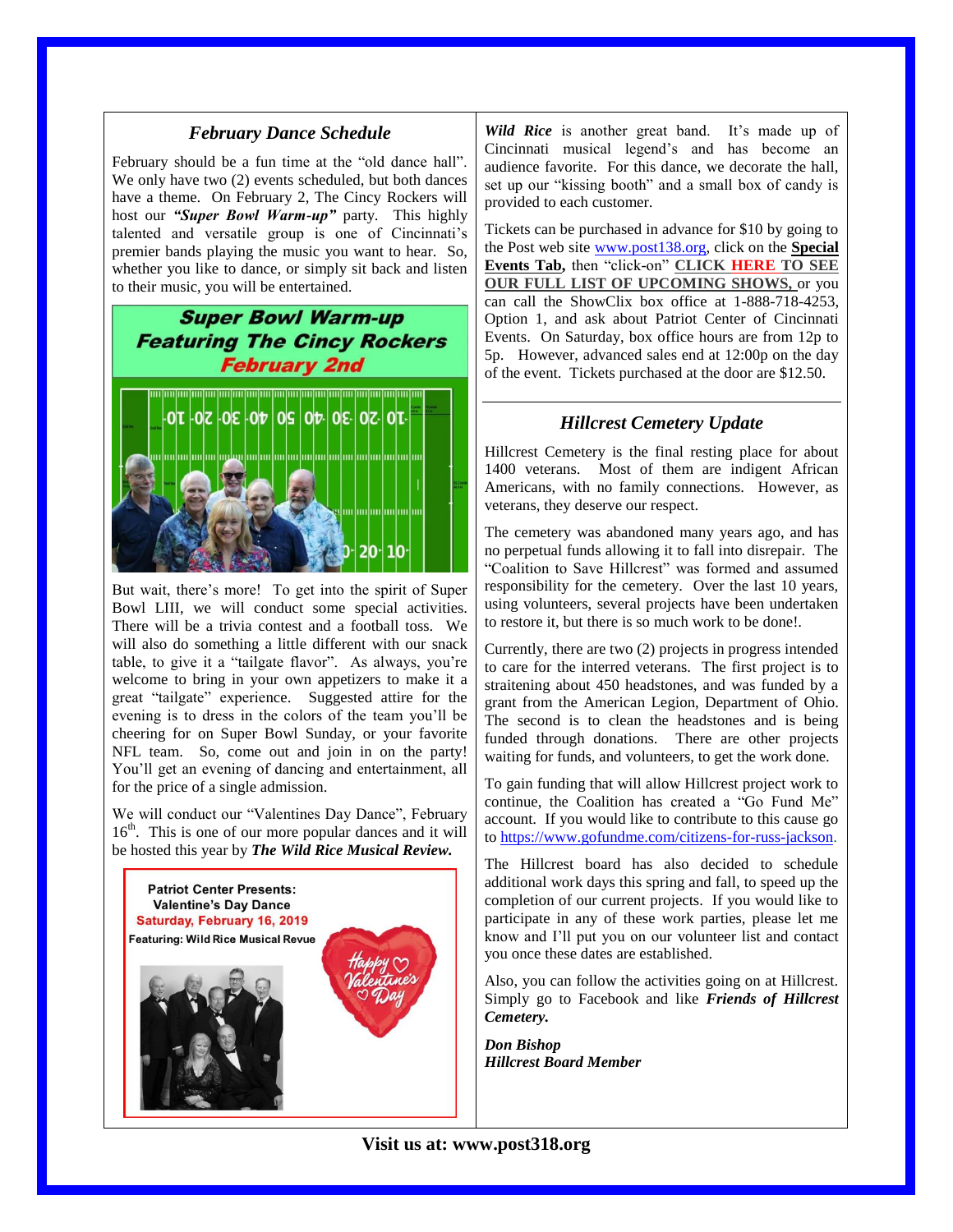

### *VA partners with DHS to expand Veteran suicide prevention efforts*

**VA News Release**—The U.S. Department of Veterans Affairs (VA) recently announced its partnership with the U.S. Department of Homeland Security (DHS) to bolster Veteran suicide prevention initiatives.

VA and DHS, the third-largest federal employer of Veterans in the U.S., with Veterans representing approximately 28 percent of its workforce, share the goals of improving Veterans' health and well-being and increasing Veterans' access to mental health services and support where needed.

The two agencies will work together to spread awareness of mental health and VA suicide prevention resources among DHS Veteran employees and to explore innovative ways to enroll DHS-employed Veterans in VA care. These opportunities include highlighting VA programs and resources in DHS newsletters or emails, or leveraging the nationwide network of VA Suicide Prevention Coordinators to encourage outreach to local and regional DHS offices.

"Under President Trump's leadership, we are extremely proud to be working with DHS to prevent Veteran suicide," said VA Secretary Robert Wilkie. "Our two agencies are committed to ensuring that Veterans receive the care they need, and this landmark partnership will allow us to leverage the strengths of both organizations to reach more Veterans and save more lives."

The partnership, which was launched in November, will allow VA to reach more Veterans outside VA care before they reach a crisis point — and form a vital part of VA's National Strategy for Preventing Veteran Suicide.

This is not the first time VA and DHS have joined forces to prevent Veteran suicide. The two agencies have been working together with the U.S. Department of Defense (DoD) through President Trump's Executive Order to improve mental health resources for Veterans transitioning from active duty to civilian life. Research has shown that service members transitioning to Veteran status are at increased risk for suicide. To combat this risk, DoD, VA and DHS are working to ensure that new Veterans receive access to VA mental health care and other services from the moment they transition from the military.

Veterans who are in crisis or having thoughts of suicide, and those who know a Veteran in crisis, can call the Veteran and Military Crisis Line for confidential support 24 hours a day at 800-273-8255, and press 1; send a text message to 838255; or chat online at VeteransCrisisLine.net/Chat.

Reporters covering Veteran mental health issues are strongly encouraged to visit [www.ReportingOnSuicide.org](http://www.reportingonsuicide.org/) for important guidance on how to communicate about suicide.

### *Membership Update*

We are still significantly below where we've been at this point in time as compared to the past 4 years. We zero renewals for the month of January; but did add one new member, Frank Miller. Here are our current stats:

| 2019 Membership Scoreboard |           |  |
|----------------------------|-----------|--|
| Paid as of 1/31/19         | 139       |  |
| <b>2019 Goal</b>           | 165       |  |
| % Goal                     | 84.2      |  |
| 2019 Quota                 | 159       |  |
| % Quota                    | 87.4      |  |
| <b>Still Needed</b>        | <b>20</b> |  |
| <b>Projected Shortfall</b> | 10        |  |

We still have the 16 of our existing members that haven't renewed to date. If you are one of these, please do so soon. If you hear of someone interested in joining our Post, please send them my way and I will be glad to follow up.

Each Post is offered monetary rewards for hitting different percentage goals of quota by various dates. Therefore, we really need your support in order for our Post to receive these monetary incentives.

*Robert Kamman 1 st Vice Commander*

### *Virtual Meetings*

Last month we had no one able to join; therefore, we didn't set up to broadcast our Members Meeting. We are still in beta testing and currently could use some additional members to assist with this testing. If you might be interested in interacting or monitoring our monthly meetings via a laptop, notebook, tablet or smartphone, please contact me and I will help get you set up. The process is very simple and painless, I promise.

*Robert Kamman 1 st Vice Commander*